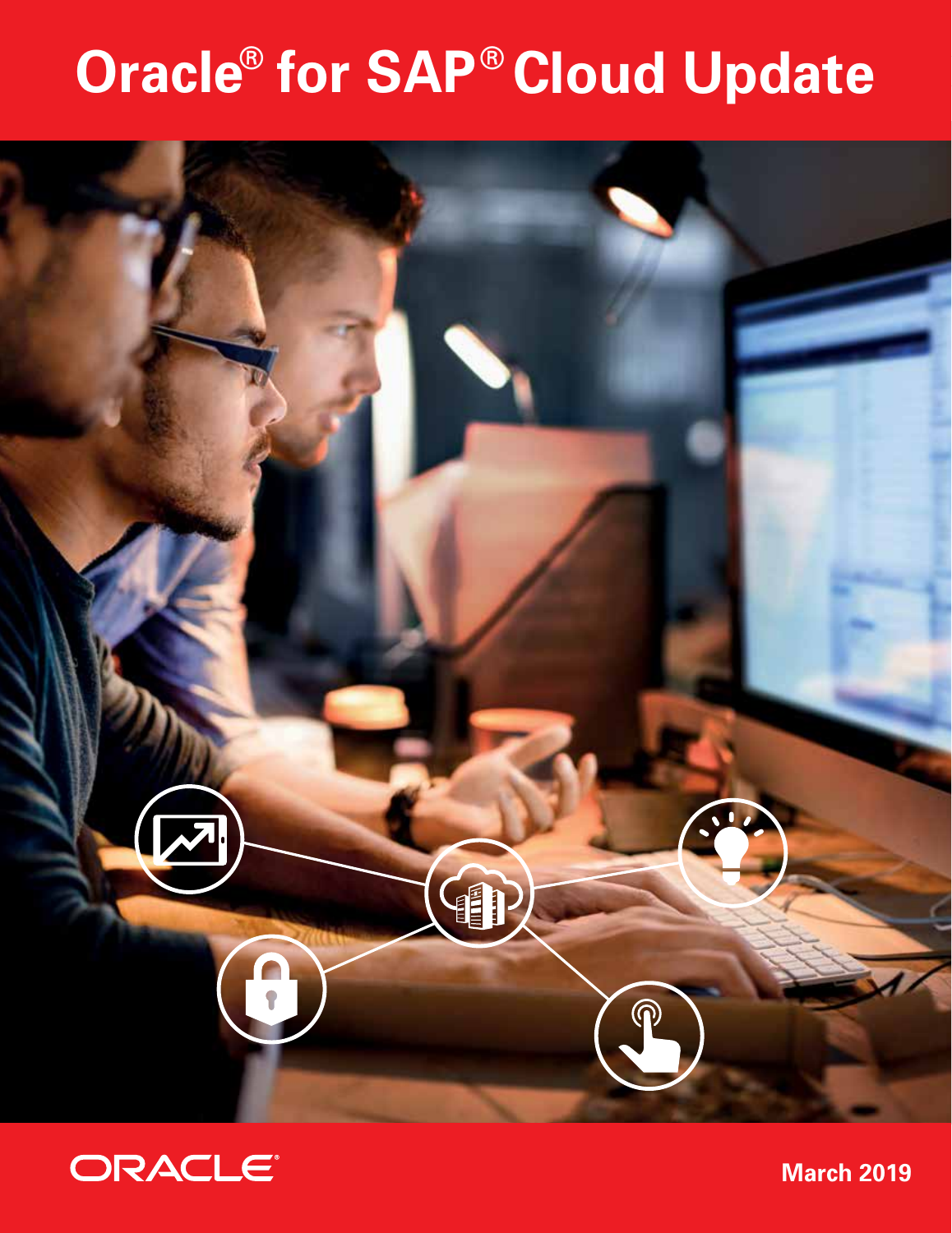## **DEAR SAP CUSTOMER,**

The relationship of Oracle Corporation and SAP SE has been based on our long history, a rich heritage of joint developments and a solid future – for the benefit of mutual customers.

SAP and Oracle have agreed to a long-term extension of SAP's global reseller and technical support relationship. For more than twenty years,



SAP and Oracle have worked together to provide customers with a supported SAP/Oracle environment, running SAP applications on the Oracle database. During this extension new and existing SAP customers can continue to acquire Oracle licenses from SAP or Oracle to support their SAP business applications, and SAP and Oracle will continue to offer technical support for the combined stack.

**Oracle Cloud Infrastructure** has been certified on Bare Metal and Virtual Machine shapes as well as for **Exadata Cloud Service**. ExaCS is the most powerful platform to run Oracle Database in the cloud, only available from Oracle. It is offered for SAP Application Server ABAP/Java and SAP Business Objects. Oracle Cloud Infrastructure combines the elasticity and utility of public cloud with the granular control, security, and predictability of on premises infrastructure to deliver high performance, high availability, and cost effective infrastructure services. Oracle Cloud Infrastructure offers a set of core infrastructure capabilities like compute and elastic storage to provide customers the ability to run any workload in the cloud. It offers a comprehensive set of integrated, subscription based infrastructure services that enable businesses to run any workload in an enterprise grade cloud-managed, hosted, and supported by Oracle. The Oracle product strategy provides flexibility and choice across the IT infrastructure. There are several Cloud database migration techniques: R3load (SAP), Brspace (SAP), RMAN, O2O, Triple O or Data Guard physical standby. For further details regarding cloud migration techniques, please see page 6.

The **Oracle Exadata Database Machine** is engineered to consolidate all of your SAP and non-SAP Databases into a private Database Cloud environment. It delivers the highest performance and most available platform for running the private Oracle Database Cloud for all types of database workloads; including both Online Transaction Processing (e.g. SAP ECC 6.0), and Data Warehousing (e.g. SAP BW 7.0 and higher). The Exadata Database Machine is ready to tackle your largest – and most important database workload – and often run them up to 10 times faster or more – deployed by many SAP customers today.

**Oracle Private Cloud Appliance** is an engineered system that radically simplifies the way customers install, deploy, and manage converged infrastructures, which can be used as virtualization platform for database and application.

The **Oracle Database Appliance** is a new way to take advantage of the world's most popular Oracle Database, in a single, easy-to-deploy and easy-to-manage system. It's a complete package of software, server, storage, HA and networking that's engineered for simplicity; saving time and money by simplifying deployment, maintenance, and support of database workloads.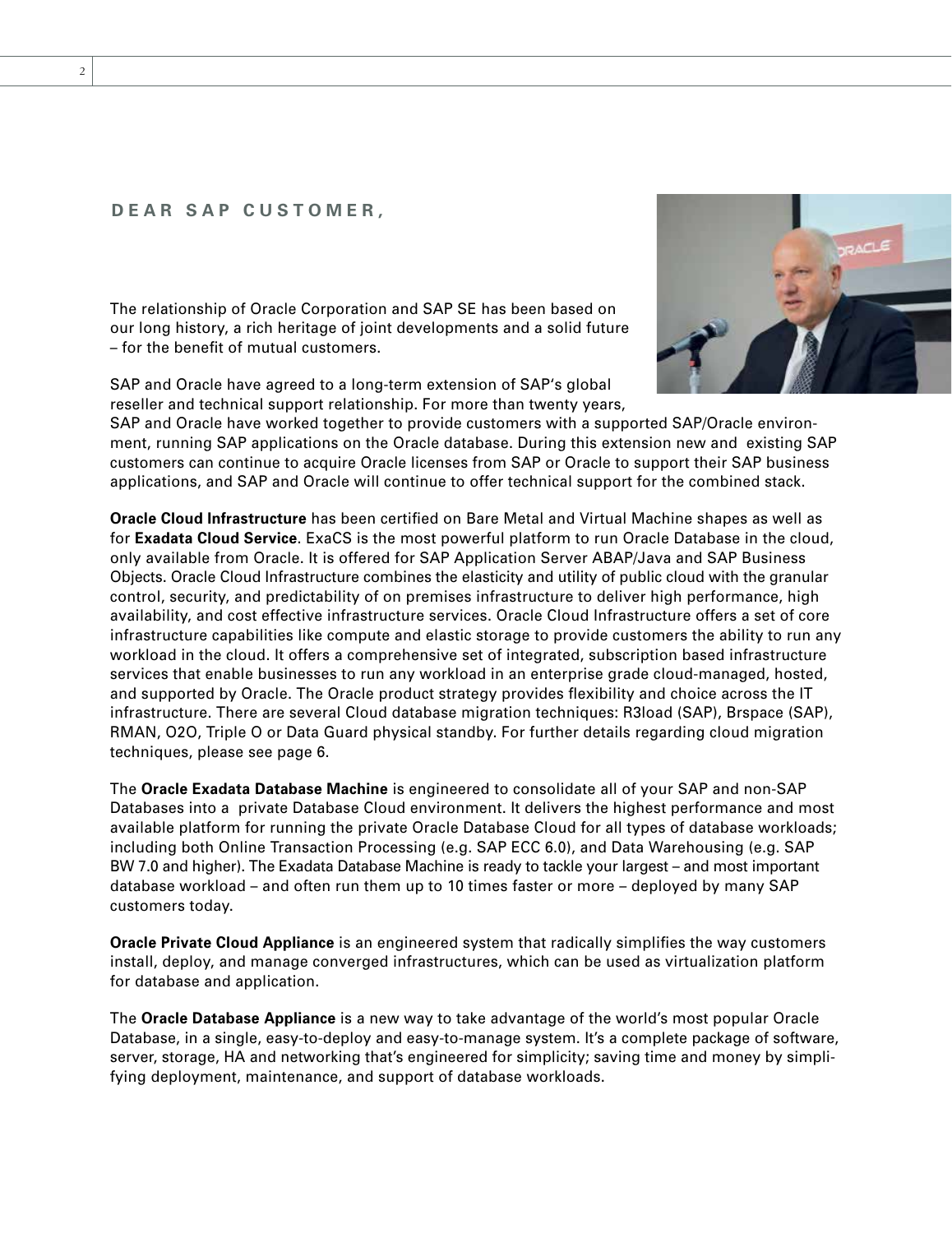**Oracle Linux 7** is the latest Linux version of Oracle for your SAP infrastructure computing needs. It is fast – delivers best performance for SAP – is up to date – brings the latest innovations to customers; is reliable – provides data integrity, better security, improved application uptime, and is optimized for Oracle Databases underneath SAP.

**Oracle VM** Server for x86 is a free server virtualization solution that makes SAP and other enterprise applications easier to deploy, manage, and support.

The **Oracle development teams** on site at SAP SE in Walldorf, Germany continue to work together with SAP developers to ensure that SAP customers will always have access to the latest optimized Oracle technologies, ensuring performance, reliability and innovation.

The **Oracle for SAP Service & Support** team offers Advanced Customer Services (ACS) that include health checks, workshops, database migrations, performance, tuning, and ACS Oracle Solaris Services for SAP environments, including Assisted Services Engagements (Analysis/Enhancement and SAP Readiness Service for IT Infrastructure).

For more information or to see current and previous editions go to: **www.oracle.com/sap.**  We welcome your comments and questions. Please contact us at: **frontdesk-walldorf\_de@oracle.com**

Sincerely,

Gerhard Kuppler

*Vice President SAP Alliances Oracle Corporation*

> *ORACLE CORPORATION: US\$40 billion total GAAP revenue in FY 2018 • 430,000 customers in 175 countries • 25,000 partners • 137,000 employees, including: - 38,000 developers and engineers - 14,000 support and services specialists, who speak 29 languages - 19,000 implementation consultants • More than 6.3 million students supported annually in 128 countries • More than 18,000 patents worldwide • #19 of 100 most valuable global brands (Interbrand Best Global Brands 2017 Rankings) • 5 million registered members of the Oracle Developer Community • 484 independent user communities, representing more than 1 million members.*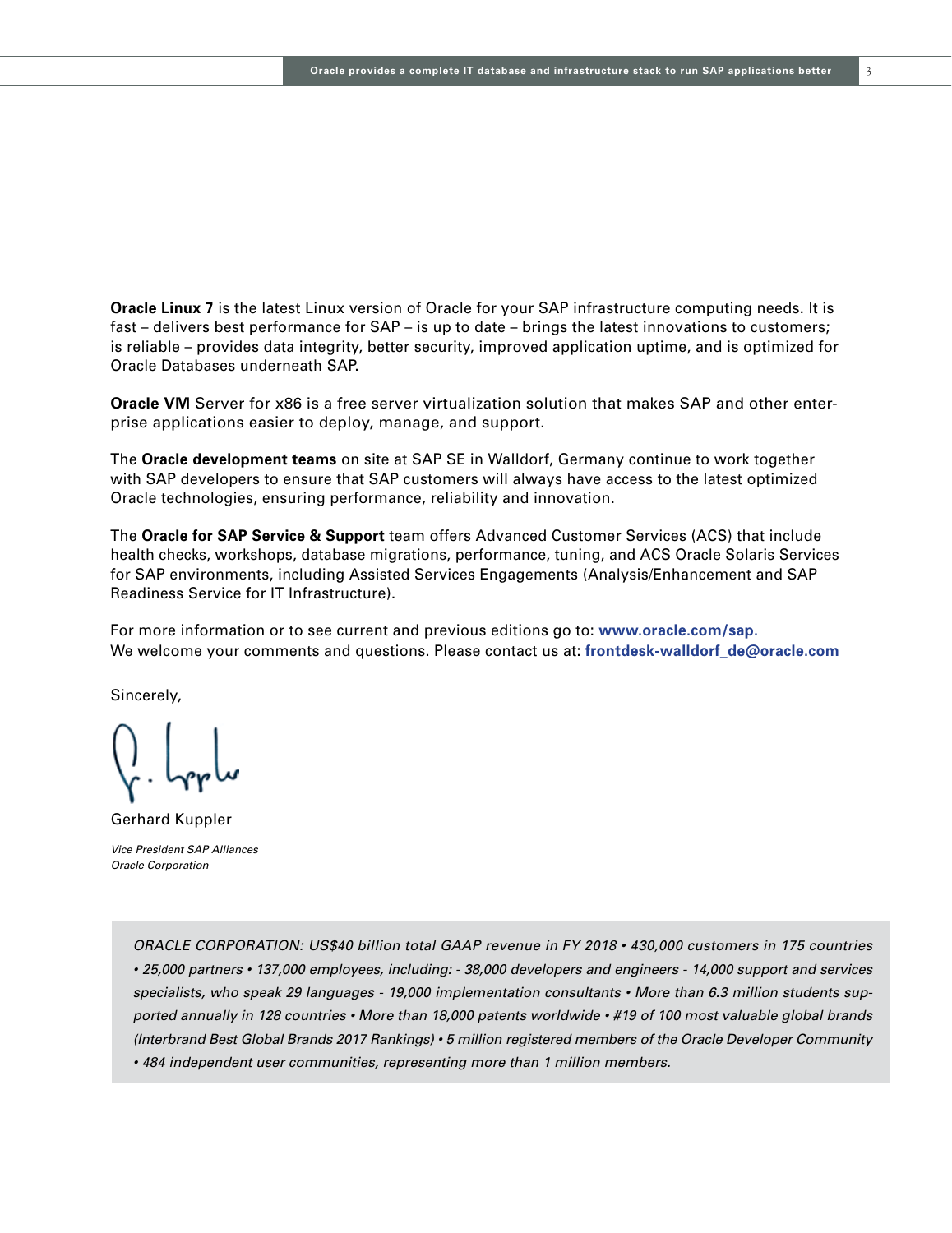# **Why Move SAP Applications to Oracle Cloud?**



4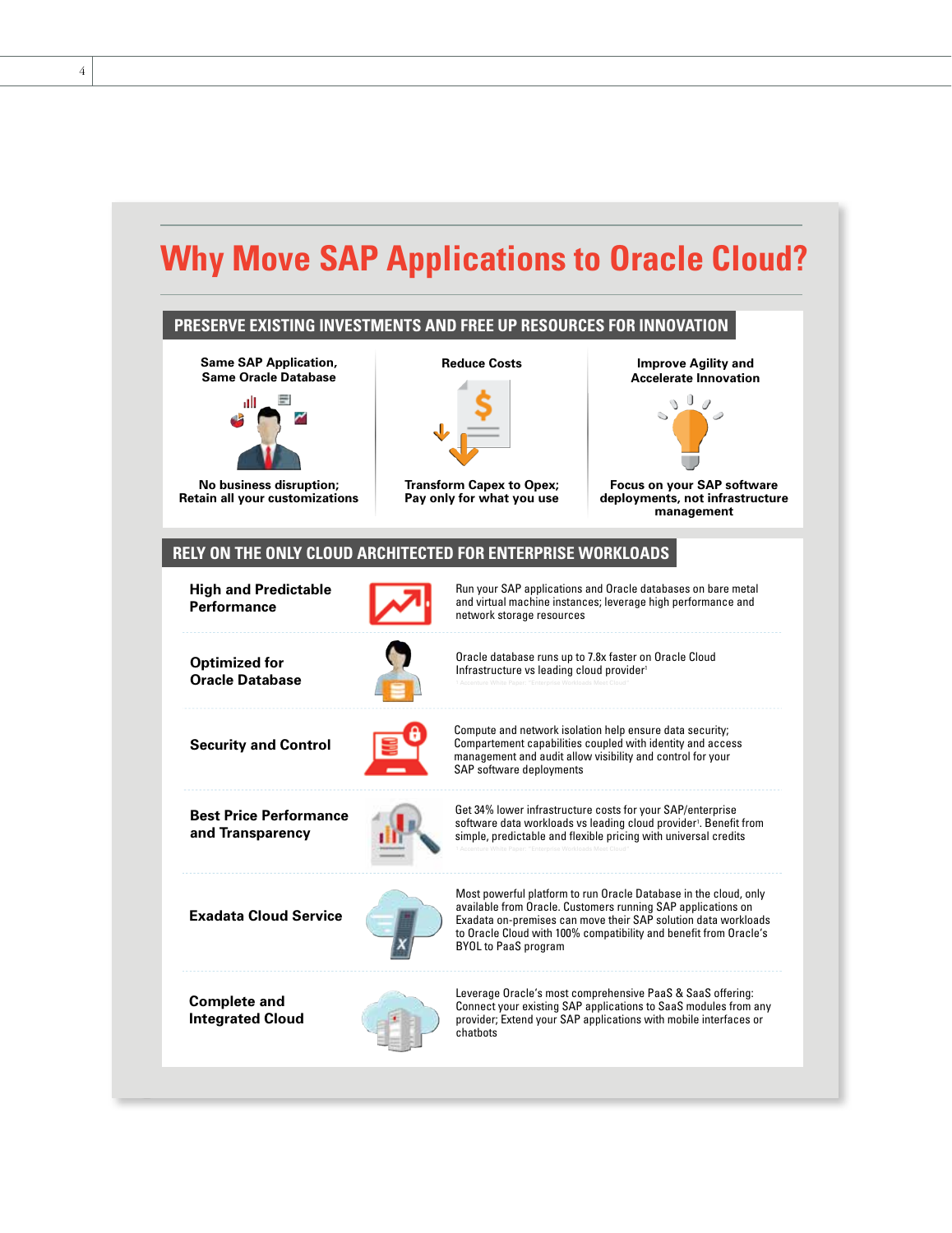### **WHY MOVE SAP APPLICATIONS TO THE ORACLE CLOUD?**

SAP NetWeaver-based applications are certified to run on the Oracle Cloud Infrastructure. NetWeaver-based applications represent most of the deployed SAP applications, and the majority of them are powered by Oracle databases. Indeed, while SAP is encouraging customers to move to S/4HANA, a Rimini Street\* survey shows that 65% of them have no plans to do so. They're unable to build a business case, deem the ROI unclear, consider S/4HANA to be an unproven, early stage product, and face significant migration & implementation costs. Most customers want instead to keep running their existing proven SAP applications that they spent years customizing to their needs. At the same time, however, they face pressure to reduce costs and improve agility to better support the business. Digital disruption is hard at work in all industries and organizations are looking for ways to shift resources from maintenance to innovation. Up to 80% of IT budgets can be spent on "keeping the lights on", and moving core enterprises applications to the cloud represents an attractive way to reduce costs, free up resources, and focus on higher value activities than infrastructure management.

Moving SAP applications & Oracle Databases to Oracle Cloud enables customers to preserve existing investments while accelerating innovation, relying on the only cloud architected for enterprise workloads and optimized for Oracle Database.

**Key benefits include:**

- High and predictable performance for SAP/enterprise applications with dedicated bare metal instances as well as high performance network and storage resources.
- Best Oracle Database performance: As demonstrated in a recent Accenture report focused on running enterprise workloads in the cloud, Oracle databases run up to 7.8x faster on Oracle Cloud Infrastructure (OCI) vs leading cloud provider.
- Lower costs & transparency: The aforementioned Accenture report also demonstrates that customers can benefit from up to 34% lower infrastructure costs for their SAP/enterprise workloads relying on OCI vs leading cloud provider. Additionally, there are no hidden costs with Oracle Cloud, and Universal Credits allow you to benefit from simple, flexible and predictable pricing.
- Security and governance: Compute and network isolation help ensure data security; Compartment capabilities coupled with identity and access management and audit allow visibility and control for your SAP deployments.
- Exadata Cloud Service: Most powerful platform to run Oracle Database in the cloud, only available from Oracle. Customers running SAP applications on Exadata on-premises can move their SAP workloads to Oracle Cloud with 100% compatibility and benefit from Oracle's BYOL to PaaS program.
- Complete & integrated cloud, enabling you to leverage Oracle's most comprehensive PaaS & SaaS offering to for example connect your existing SAP applications to SaaS modules from any provider, or to extend your SAP applications with mobile interfaces or chatbots. According to the Rimini Street survey mentioned earlier, 30% of customers also look to augment their existing platforms with cloud applications for innovation.

Various resources to learn more are at your disposal, discover how you can ensure business continuity, reduce costs and accelerate innovation! And let us know if you have any question or comment.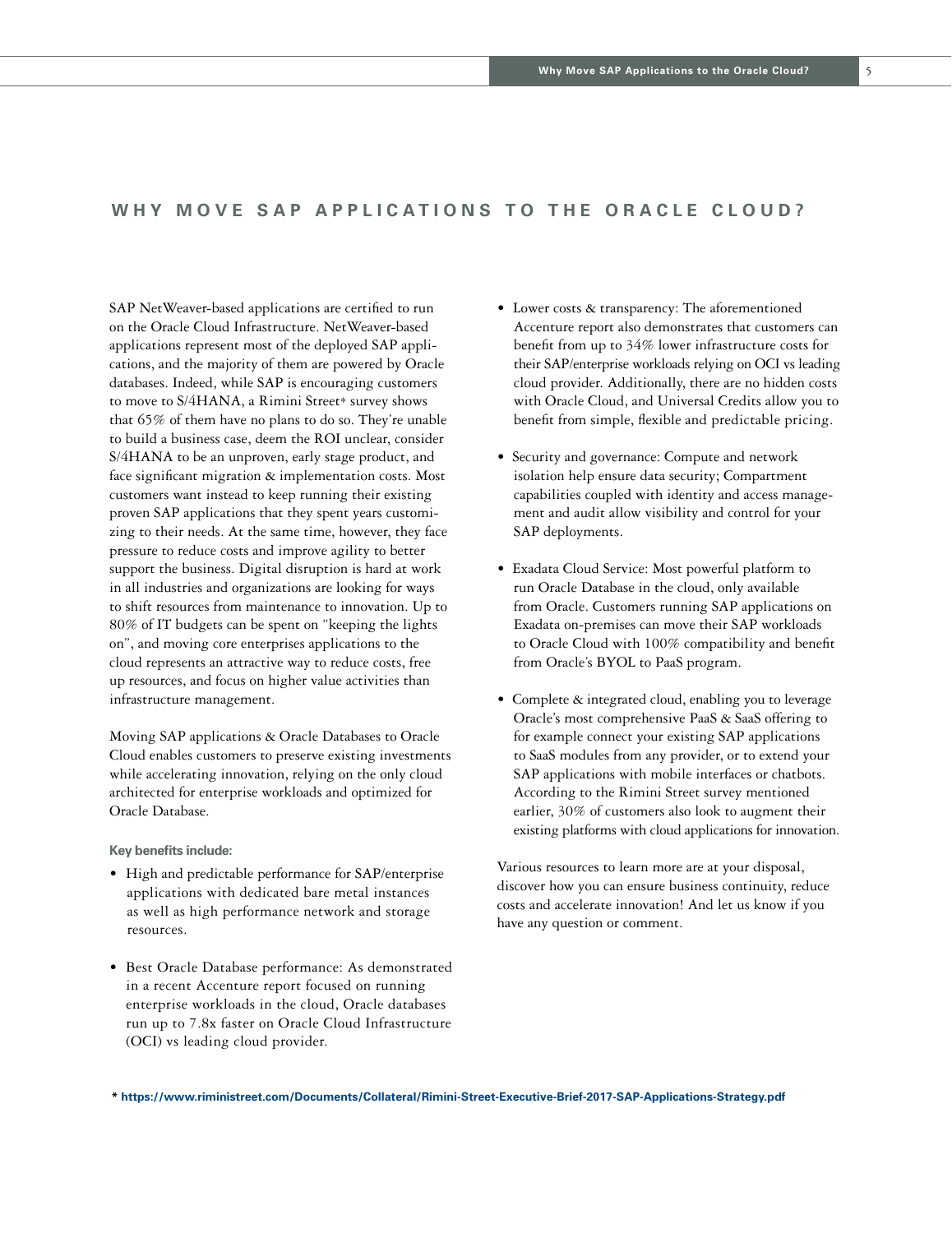# **DATABASE MIGRATION TO THE ORACLE CLOUD MADE EASY Several options available for SAP-Oracle user companies to reap the benefits of the Oracle Cloud Infrastructure**

Oracle Cloud Infrastructure Services enable companies to enjoy significant benefits. Like all Oracle Cloud Services, the use of Oracle Cloud Infrastructure Services is increasing at a rapid pace.

Oracle's Cloud Infrastructure Services offer comprehensive control and the versatility to run both traditional and cloud-native workloads, with predictable savings. Oracle Cloud Infrastructure, which is managed, hosted, and supported by Oracle, provides organizations with the tools needed to migrate, build, and run production, businesscritical applications in the cloud.

The use of the SAP NetWeaver Application Server ABAP/ Java on Oracle Cloud Infrastructure is the start of a new chapter in the long-standing partnership between Oracle and SAP. The focus here is on operating Oracle SAP databases on the basis of powerful computing, network, and storage infrastructure workload services on a secure, stable, predictable and extendable platform.

Database migration to the Oracle Cloud lies at the heart of this collaboration. Usually, this takes place after planning, preparatory work, and various definitions, such as setting up an Oracle Infrastructure account, determining an appropriate workload sizing, choosing the appropriate bare metal shape, use of Oracle Cloud Infrastructure Object Storage, and much more.

More information about database migration for Oracle-SAP customers can be found in the whitepaper "SAP NetWeaver Application Server ABAP/Java on Oracle Cloud Infrastructure". Please download the whitepaper: **http://www.oracle.com/us/solutions/sap/sap-netweaveron-oracle-cloud-wp-3931430.pdf** and in the appropriate SAP Notes (for example 2474949 "SAP on Oracle Cloud Infrastructure" or 2520061 "SAP on Oracle Cloud Infrastructure: Support Requisites").

#### **RMAN and/or BR\*Tools**

There are also several options, procedures, and methods available to SAP-Oracle customers for migrating databases or for what is known as "Lift and Shift into the Cloud"

combined with the Oracle Cloud Infrastructure when using or operating source and target platforms with Linux (Linux x86\_64).

The focus here is on five methods or procedures. The tools used will be very familiar to all Oracle-SAP customers, especially when it comes to backing up, recovery, and restoration (both on the source and target host).

• Firstly, the RMAN (Oracle Recovery Manager) Oracle Backup/Recovery Toolset is used, and secondly, BR\*Tools (previously sapdba) for administration and management of Oracle databases in the SAP environment.

**Procedure 1:** With the first option, the database is migrated to the Oracle Cloud using Oracle Recovery Manager via Oracle Cloud Infrastructure Object Storage. Object Storage is configured on the source host and backup/recovery is undertaken. The same procedure is followed on the target host, including recovery and restoration.

**Procedure 2:** With the second option, the database is migrated using BR\*Tools via the brbackup tool. The procedure is the same as above but also includes integration/use of BR\*Tools and the corresponding specifications of command functions on the source and target host.

**Procedure 3:** If the source platform is a Linux X86-64 and/ or if the process involves a permitted combination from MOS Note 1079563.1, the RMAN command "duplicate database from active database" can be used to produce an exact copy of the source database on the target in the cloud. If desired, the database is made available in the cloud as a Data Guard standby database so that Data Guard can be used to apply all further changes to the source database on the target database. Migration can therefore be almost free of interruptions. The RMAN "duplicate" process can run with an active source database to restrict the migration "downtime" for the database to a Data Guard role switch and/or failover. Release changes, upgrades or other changes to the configuration or database content are not possible here. One benefit of this procedure is that there is no need for a temporary buffer for backups, exports or data.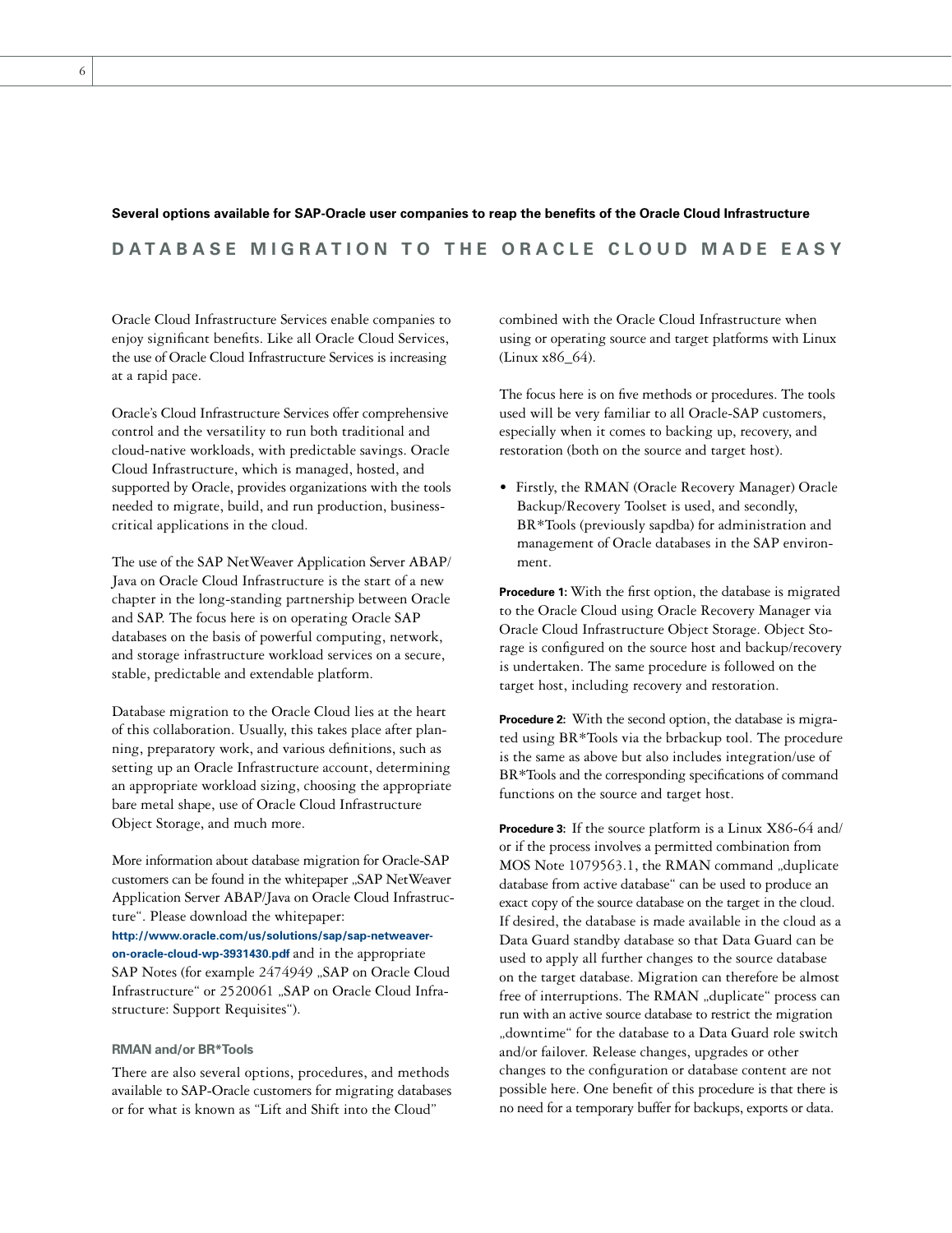**Procedure 4:** If the source platform is different from the target platform in the cloud, e.g. as a result of a different endian type, and if the database is able to accept a slightly longer "downtime", migration across all platforms can be undertaken using the RMAN "cross platform transportable tablespaces" command. This procedure requires a new minimal database to be created in the cloud. The application data is then migrated by transferring the application tablespaces. This can be done on the basis of RMAN backups where incremental online backups can also be used to transfer subsequent changes made to the source database. Only the last backup and a meta data export have to be undertaken with the application and/or SAP stopped. With this procedure, the data (backups) have to be buffered to a filesystem that can be accessed from both the source and cloud.

**Procedure 5:** The most flexible procedure is called O2O and is a service provided by Oracle ACS. All supported platform combinations are possible here. There are two steps to the procedure. Firstly, a set of scripts is generated, which then creates the database and transfers all data. Large tables are transferred using database links and smaller ones using export/import. A high degree of parallelism is possible if the hardware (compute and network) involved permit it. A new database is created in the cloud, which means a database upgrade is possible to implement trans

parently as part of the migration. Changes to tablespacesand schedule as well as activation or deactivation of features, such as compression, partitioning, encryption, RAC or Database Vault, are all possible as well. The only thing which cannot be done is the SAP-based unicode conversion because this has to be done by the SAP server. A buffer, which can be accessed from both sides, is needed for the scripts and export files. The application, i.e. SAP, has to be stopped for the duration of the migration process.

If using GoldenGate, the O2O procedure becomes the OOO procedure, and the changes made since the start of the O2O migration are recorded by GoldenGate and applied to the new database in the cloud. OOO is therefore the online variant of O2O with which SAP can remain active with the exception of a short "downtime" during the switchover.

More information about database migration for Oracle-SAP customers can be found in the whitepaper "SAP NetWeaver Application Server ABAP/Java on Oracle Cloud Infrastructure". Please download the whitepaper: **http://www.oracle.com/us/solutions/sap/sap-netweaveron-oracle-cloud-wp-3931430.pdf** and in the appropriate SAP Notes (for example 2474949 "SAP on Oracle Cloud Infrastructure" or 2520061 "SAP on Oracle Cloud Infrastructure: Support Requisites").

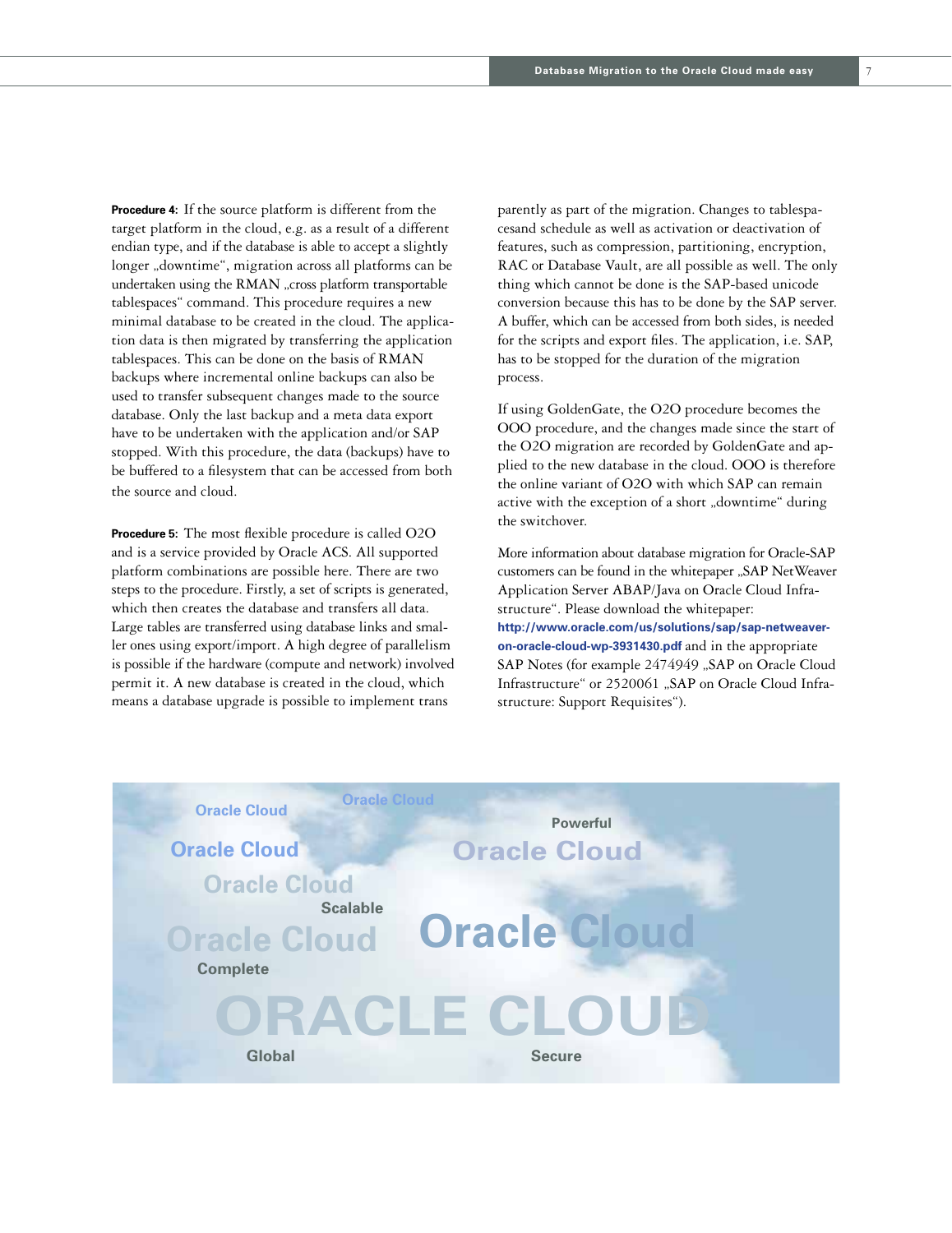#### **Free White Paper available for your download:**

**SAP NETWEAVER APPLICATION SERVER ABAP/JAVA ON ORACLE** CLOUD INFRASTRUCTURE AND SAP NETWEAVER® APPLICATION SERVER ABAP/JAVA ON ORACLE DATABASE EXADATA CLOUD **SERVICE–IMPLEMENTATION GUIDES**

**Please download the whitepaper: http://www.oracle.com/us/solutions/sap/sap-netweaver-on-oracle-cloud-wp-3931430.pdf and http://www.oracle.com/us/solutions/sap/sap-netweaver-on-exadata-cloud-wp-4428540.pdf**

#### **Abstract:**

These two technical white papers are reference guides for deploying SAP NetWeaver® Application Server ABAP/Java onto the Oracle Cloud Infrastructure utilizing BareMetal shapes and Exadata as a Service. The guides provide suggested platform best practices while providing details about the individual components of the Oracle Cloud Infrastructure, Oracle Linux, Oracle Database instances, and SAP application instances necessary to run software products based on SAP NetWeaver Application Server ABAP/Java in the Oracle Cloud Infrastructure.

This white paper assumes the following knowledge:

- You are familiar with the fundamentals of Oracle Cloud Infrastructure.
- You have a background in SAP NetWeaver Application Server ABAP/Java using Oracle Database and Oracle Linux. For more information, see the following resources:
	- http:/go.sap.com/solution.html
	- https://www.sap.com/community/topic/oracle.html
	- http://docs.oracle.com/en/operating-systems/linux.html
- You're familiar with the product documentation for:
	- Oracle Cloud Infrastructure
	- Oracle Database 11*g* and 12*c*
	- Oracle Linux 6 and 7
	- SAP NetWeaver 7.x

Most of the steps described here are the same as in a traditional SAP deployment in a customer data center. The document also includes details about how to develop a backup and high-availability plan for your SAP installation in Oracle Cloud Infrastructure. With this background and this Implementation Guide it should be no problem for you to install SAP applications on Oracle Cloud Infrastructure (OCI).



#### **Table of Contents**

- Overview of Oracle Cloud Infrastructure
- Overview and Architecture of SAP NetWeaver Application Server ABAP/Java
- Overview of SAP NetWeaver Application Server ABAP/Java on Oracle Cloud Infrastructure
- Recommended Instances for SAP NetWeaver Application Server ABAP/Java Installation
- Planning your SAP Implementation
- Planning your SAP Deployment
- Implementing your plan
- Oracle Database in the Cloud
- Migrating to the Cloud
- High Availability in the Cloud
- References Links to more information
- Application Server
- ABAP/Java Installation
- Configure Storage
- Technologies
- Flashback Database
- Recovery Manager (RMAN)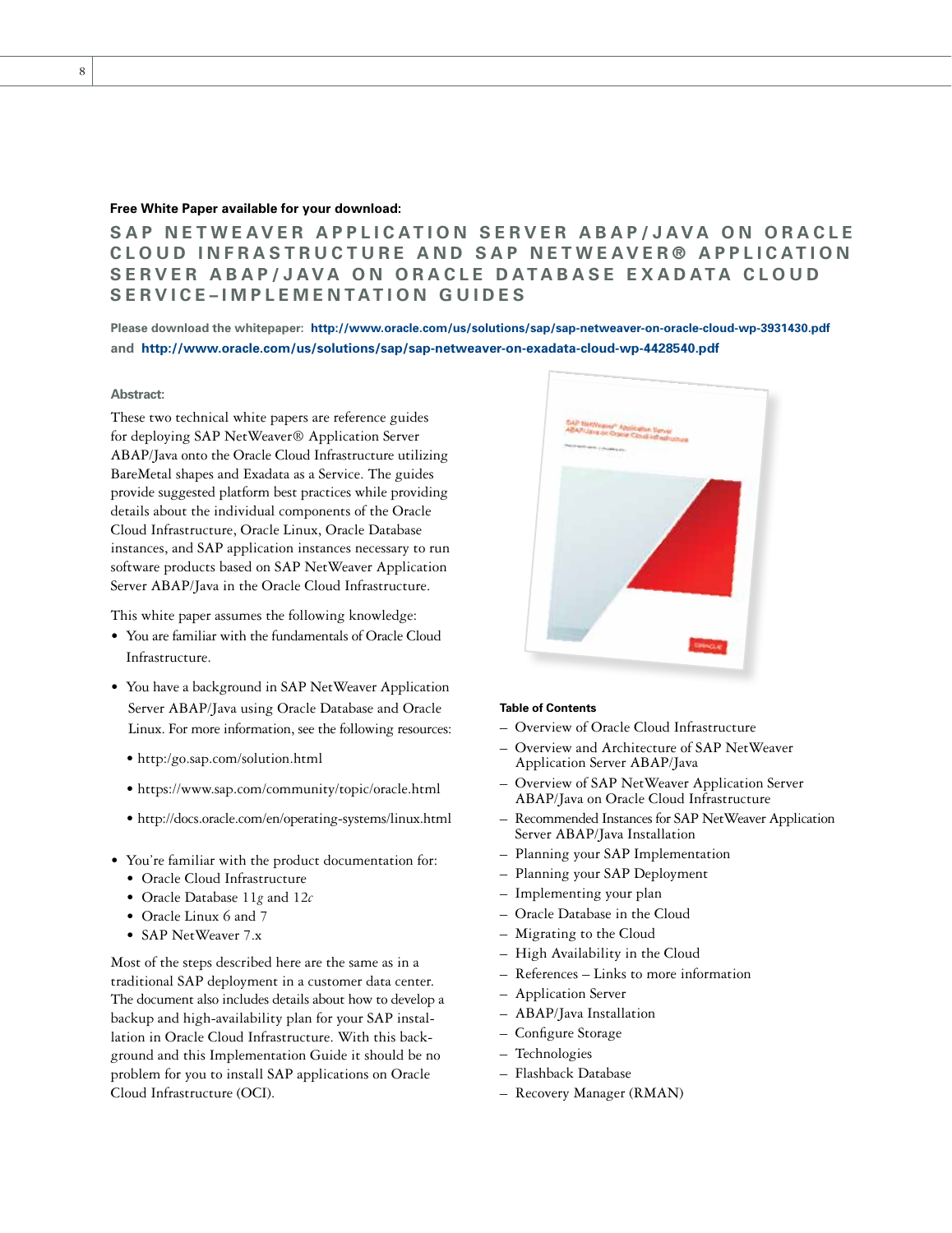

**Additional Training available:**

For those who are working hands-on implementing SAP NetWeaver Applications on the Oracle Cloud Infrastructure, the SAPCC and Oracle Solution Center team in Walldorf have developed a Technical Training, which will be available on special request. Additional video tutorials are available with the following topics:

- 1. Introduction OCI4SAP
- 2. Typical reference architecture for OCI4SAP
- 3. Terraform core setup
- 4. OCI4SAP Ref Arch based & deployment process
- 5. OCI4SAP customer prerequisites
- 6. OCI4SAP OCI Tenant + Virtual Cloud Network (VCN)
- 7. OCI4SAP Bastion Host
- 8. OCI4SAP Central Services Installation
- 9. OCI4SAP DB installation
- 10. CI4SAP Application server installation
- 11. OCI4SAP DMZ component installation: Web Dispatcher
- 12. OCI4SAP DMZ component installation: SAPRouter
- 13. OCI4SAP Final summary including checklist
- 14. Additional OCI key features

**Please download the whitepaper: http://www.oracle.com/us/solutions/sap/sap-netweaver-on-oracle-cloud-wp-3931430.pdf**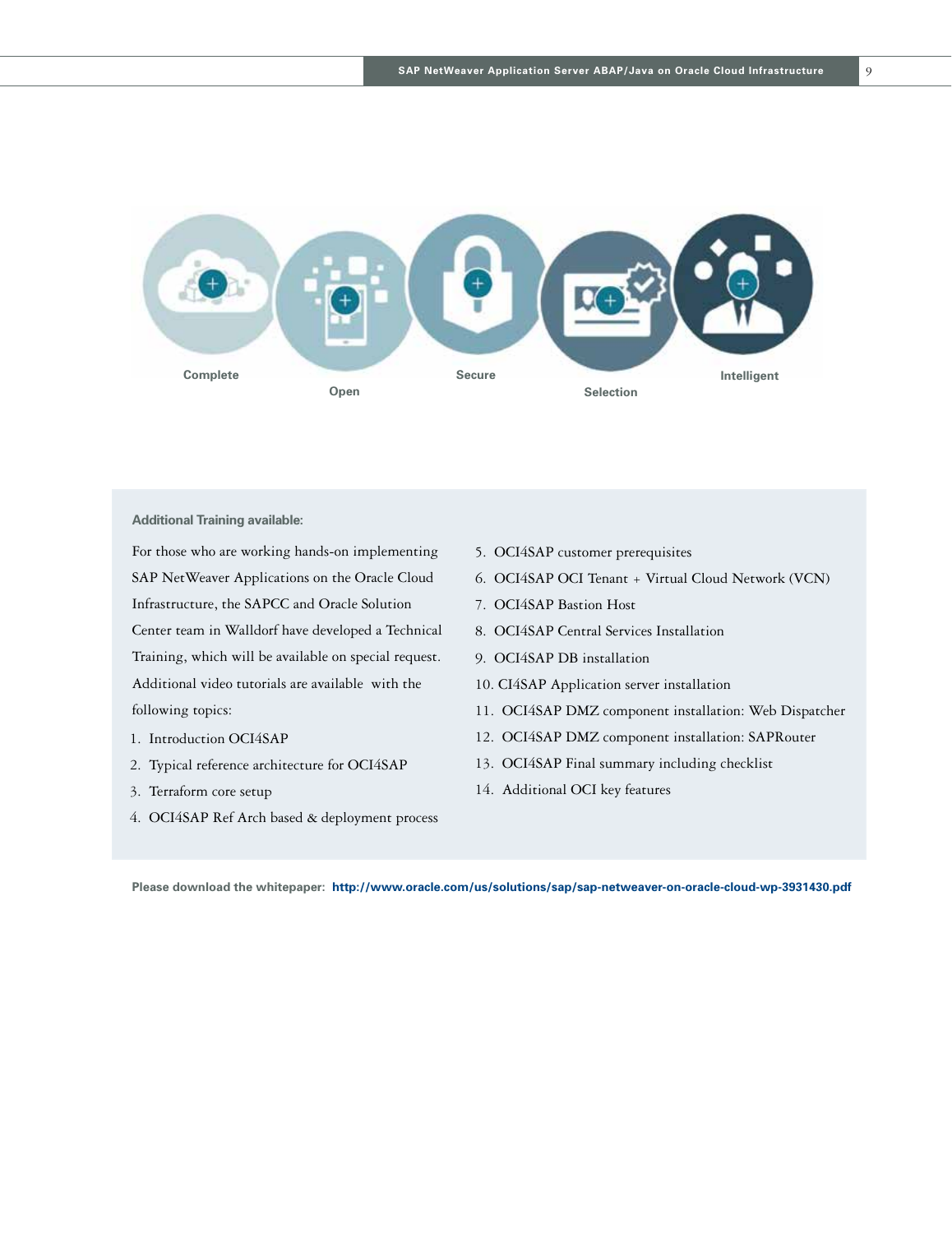## **DETAILED COMPARISON: ORACLE VS. LEADING CLOUD PROVIDER FASTER & CHEAPER**

While Accenture's previous research focused on highly transactional databases to test infrastructure performance, it did not address large databases for complex systems relying on complex data. To determine whether databases in the cloud can support critical applications, Accenture conducted another round of cloud research, this time examining Oracle Database, and associated applications and networking, in the cloud. These tests compared Oracle's cloud offerings with those of another leading cloud vendor.

**"The test results were very positive for Oracle. Using Oracle's Cloud Infrastructure, Accenture was able to execute OLTP transactions up to 7.8 times faster, compared to the other cloud provider."**

The results demonstrated that Oracle Cloud technology is ready to handle the large, high-powered database workloads that are fundamental to critical enterprise applications.



"Accenture researchers found that Oracle Cloud Infrastructure provided much lower latency than the other cloud when connecting between zones or different data centers within a single region. In fact, Oracle's peak latency levels were up to nearly five times less than those of the other cloud. The Oracle technology can provide better network performance between data centers than many organizations find within a single data center."

**Detailed Comparison: Oracle vs. Leading Cloud Provider Faster & Cheaper**

|                                                                | <b>Figure 1: Test Results</b>                          |                                  |                                                      |                                       |
|----------------------------------------------------------------|--------------------------------------------------------|----------------------------------|------------------------------------------------------|---------------------------------------|
| AOCENTURE<br>MAGILI<br>MINIPERS                                |                                                        | Leading<br><b>Cloud Provider</b> | <b>Oracle Cloud</b><br><b>Infrastructure Classic</b> | <b>Oracle Cloud</b><br>Infrastructure |
| ORKLOADS<br><b>EET THE</b><br>CLOUD                            | <b>VCPU</b>                                            | A                                | д                                                    | A.                                    |
|                                                                | <b>SGA</b>                                             | 6GB                              | 6GB                                                  | 6GB                                   |
|                                                                | Disk Type                                              | General Disk                     | Latency Optimized                                    | <b>NVMe Attached</b>                  |
|                                                                | <b>Disk Size</b>                                       | 612 GB                           | 612 GB                                               | 612 GB                                |
|                                                                | <b>Total Transactions</b>                              | 1,397,270                        | 4,837,067                                            | 10,916,571                            |
|                                                                | Transactions / Second                                  | 383.13                           | 1,343.63                                             | 3,032.38                              |
| <b>Burnet or the Cloud</b>                                     | Total List Price / Month                               | \$345.88                         | \$200.00                                             | \$228.12                              |
| accenture<br>echnology                                         | Figure 2: Oracle Cloud Infrastructure Latency Averages |                                  |                                                      |                                       |
| Accenture White Paper:"Enterprise Workloads<br>Meet the Cloud" |                                                        | Minimum                          | Average                                              | Maximum                               |
|                                                                | OCI                                                    | 0.152ms                          | 0.168ms                                              | 0.201ms                               |
|                                                                | Other                                                  | 0.722ms                          | 0.962ms                                              | 8.779ms                               |

**https://www.accenture.com/t20171003T083750Z\_w\_/us-en/\_acnmedia/PDF-62/Accenture-Enterprise-Workloads-Meet-Cloud.pdf**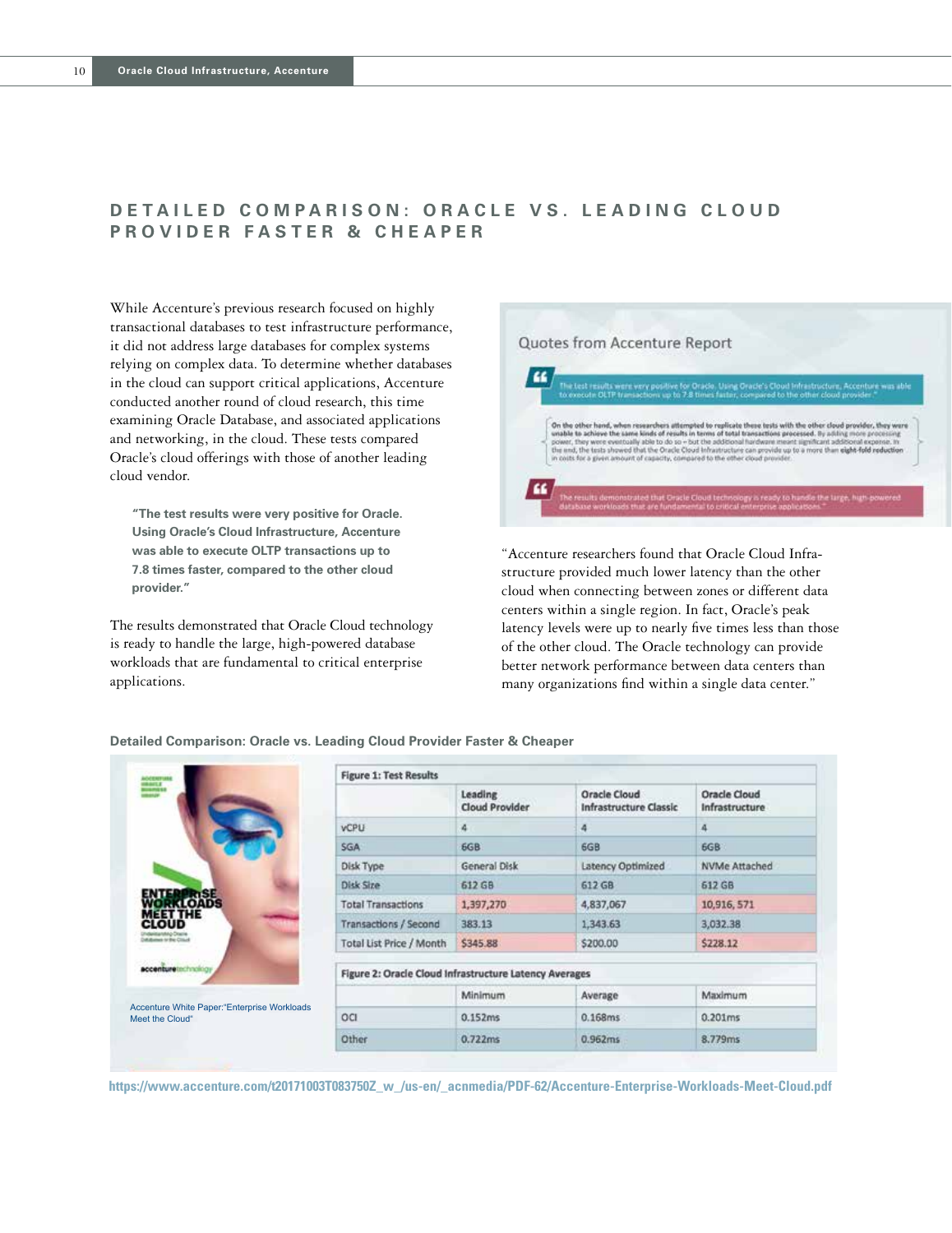11

## **CLOUD ACCELERATION A PERFORMANCE COMPARISON OF CLOUD PROVIDERS**

#### **Introduction**

There is a large number of manufacturers on the market with portfolios containing IaaS products. In this product family, most providers also offer a number of features relating to the guaranteed performance and redundancy of stored data. Given the huge breadth of products available, it is difficult for users to find the right product to operate their database, application or other solution in the cloud.

In this manuscript, I hope to explore the capabilities of the various performance classes of cloud providers. Both synthetic and practical methods are used to collect this data.

For the analysis of IaaS product capability, the following manufacturers are used because they currently have such a dominating presence on the market:

- Microsoft Azure
- Amazon Web Services (AWS)
- Oracle Cloud

#### **Test environments**

In order to ultimately be able to compare the test results, it is necessary to produce a target environment with a structure that can be reproduced by all cloud providers. The manufacturers offer various combinations of CPU and memory resources in what are known as *shapes*. When considering the performance pattern, users must ensure that these environments are ultimately able to deliver a respectable performance. If the environment is too small, implicit queuing situations may arise, which could significantly distort the final result.

Following analysis of the manufacturers' product ranges, the following pattern was selected:

- CPU: 4 threads
- Memory: 15 GB
- Mount points: 3

It should also be noted that there is a fundamental difference among the manufacturers in how the technical capability of the CPU resource is depicted. Microsoft Azure and Amazon Web Services use the term "*vCPU*", which from a technical standpoint is the same as a thread for an Intel processor. In contrast, Oracle uses the OCPU unit, which is comparable with an Intel CPU core. One benefit of Oracle is that, according to their documentation, only you can use the resources you have purchased. This is not the case with other manufacturers, so it can be assumed that CPU over-provisioning applies to them.

In the array of various manufacturers, the following performance patterns were used for the performance comparison:

#### **Microsoft Azure**

- Shape D4s v3
	- $=$  4  $v$ CPUs
	- Intel XEON ® E5-2673 v3
	- $-16$  GB RAM
	- $-32$  GB SSD
	-

**Amazon Web Services (AWS)**

 $-$  Intel Xeon E5-2670  $v2$ 

(Provisioned SSDs)

Shape m3.xlarge

 $-16$  GB RAM

 $-30$  GB SSD

 $-2.500$  IOPS

 $-4$  vCPUs

- Standard Storage (HDD)

#### Shape m4.xlarge

Shape DS3\_v2

 $-4$  vCPUs

 $-14$  GB RAM

 $-28$  GB SSD

- Intel XEON @ E5-2673 v4

- Premium Storage (SSD)

- - $-$  Intel Xeon E5-2676 v3
	- $-16$  GB RAM

 $-4$  vCPUs

- $-30$  GB SSD
- $-2.500$  IOPS
- (Provisioned SSDs)

**Keywords:** Cloud, IaaS, Infrastructure as a Service, Performance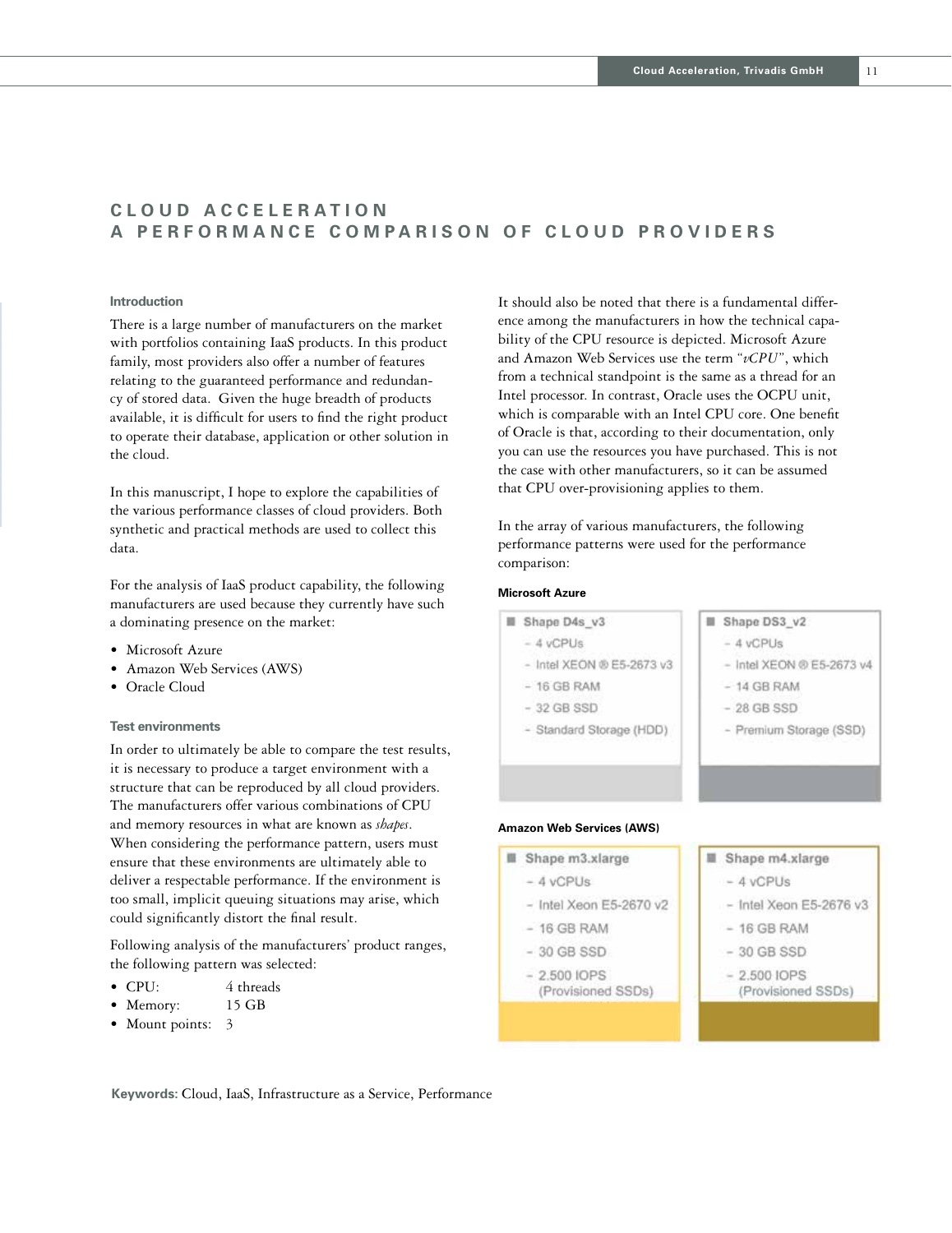#### **Oracle Cloud**

#### ■ Shape OC4

- $-2$  OCPUs
- $-15$  GB RAM
- 50GB SSD Storage (Standard)
- 70,000 IOPS

As you can see, with the exception of minor deviations, it was possible to reproduce the previously defined target environment with all manufacturers. In addition to the variation in CPU, different storage classes have also been included in the comparison if they were provided by the manufacturers.

#### **Tools for measuring performance**

Since it is able to undertake detailed analysis and mapping of complex load situations, the Oracle database was selected as the central tool for the load tests.

Here are the details of the setup and configuration of the database environment:

- Oracle Database Enterprise Edition 12.2.0.1
- SGA\_TARGET = 9GB
- PGA\_AGGREGATE\_TARGET = 1GB
- FILESYSTEMIO\_OPTIONS = SETALL
- 30 GB SMALLFILE Tablespace

In order to measure the capability of the CPU resource, one of Trivadis' own benchmarks was used. This simulates a CPU's huge range of load types, including PL/SQL calculation, SQL joins, and SUM operations. The strengths and weaknesses of a processor model can thereby be established.

The result of the Trivadis CPU benchmark is a CPU speed factor.

Alongside the processor performance, the performance of the connected storage sub-system must also be tested and evaluated. Two test methods are used to do this. A synthetic test was carried out to establish and compare the physical framework conditions and maximum capability. Furthermore, a reality-based and transactional I/O test is performed to be able to assess how many transactions the environment can attain and/or how the latencies of the storage system would behave under circumstances replicating reality. To perform the synthetic I/O test, the Oracle package DBMS\_RESOURCE\_MANAGER.CALIBRATE\_IO was selected. This is installed with an Oracle database as standard. Once this package is opened, random I/O access is used to an attempt to determine the theoretical maximum of the storage sub-system.

This produces the following KPIs:

- MAX\_IOPS
- LATENCY
- MAX\_MBPS

SLOB, developed and maintained by Kevin Closson, is used to perform a test replicating reality in order to evaluate the mount points available. This command line tool starts transactional processing of data, which is then measured with database tools. This process can also be performed in parallel with changes to one input parameter and the scalability of environments therefore also tested. The following test uses this tool's default settings, only the parallelism parameter is successively increased from 1 to 8.

#### **Results of the performance measurements**

The benchmarks described in the above sections were performed on the environments of the various IaaS manufacturers and their results compared. In order to depict these comparisons in the most comprehensible manner possible, graphs and matrices were produced, and I will go into these in detail on the next pages.

First, I would like to look at the results of the Trivadis CPU benchmark. The following graph shows the price/ performance ratio of the CPU resource of the environments available. The resultant CPU speed factor (Y-axis) is shown here in correlation to the hourly operating costs of the resource (X-axis). An appropriate color scheme is superimposed on the graph to make it easier to understand.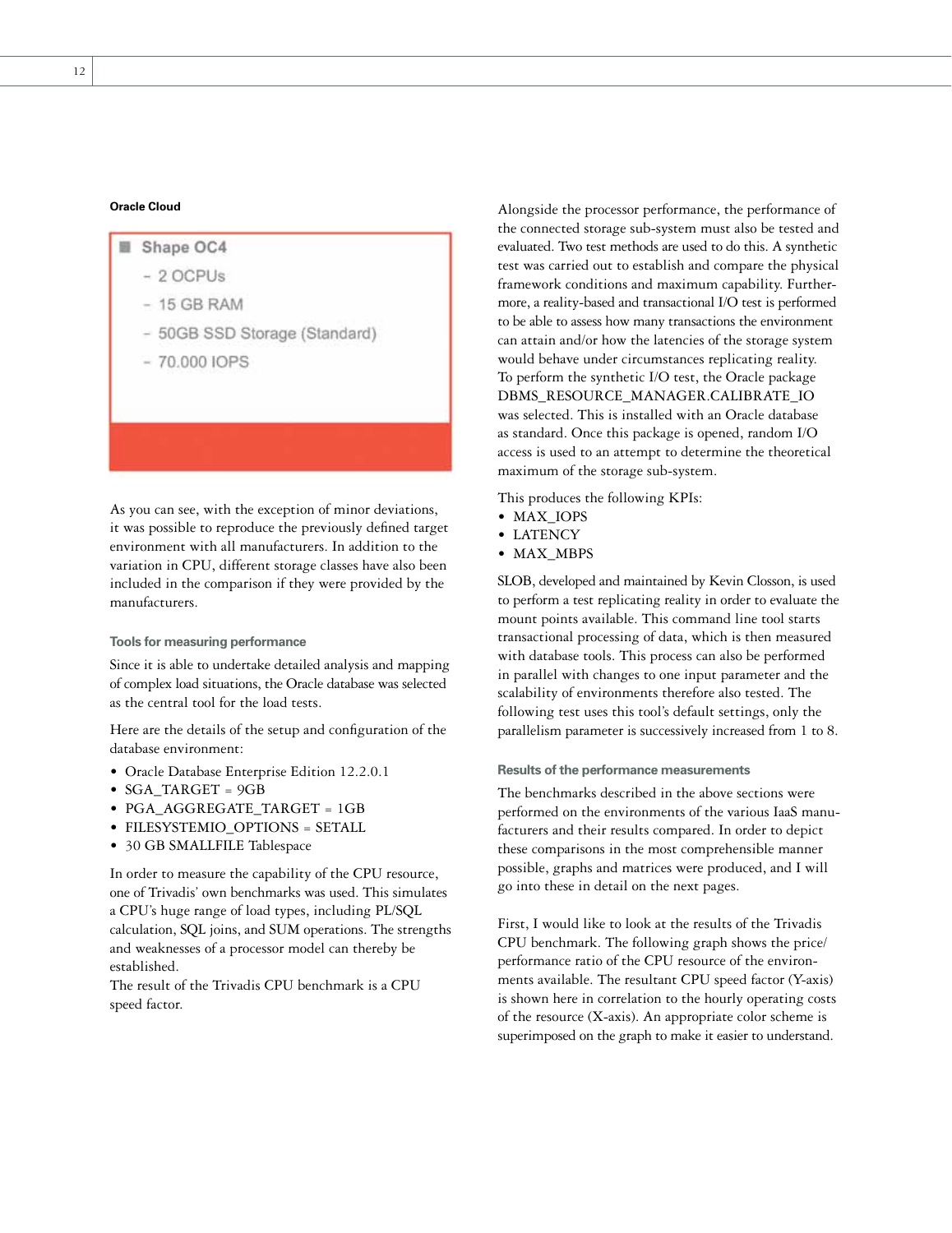13



*Fig. 1: Illustration of CPU price/performance ratio*

I would now like to consider the capability of the storage sub-system. A priori we will start with the results of the synthetic I/O test. Given that the various storage classes of the manufacturers also differ in terms of guaranteed IOPS values, initially we will not concern ourselves with this. A better means of comparison is the latency of the I/O operations undertaken because this is a more meaningful measure of the technical setup of the storage infrastructure. The following test uses this tool's default settings, only the parallelism parameter is successively increased from 1 to 8.



*Fig. 2: Results of the synthetic I/O test*

The synthetic I/O performance tests on the Oracle environment have been able to demonstrate an average response time of less than one millisecond.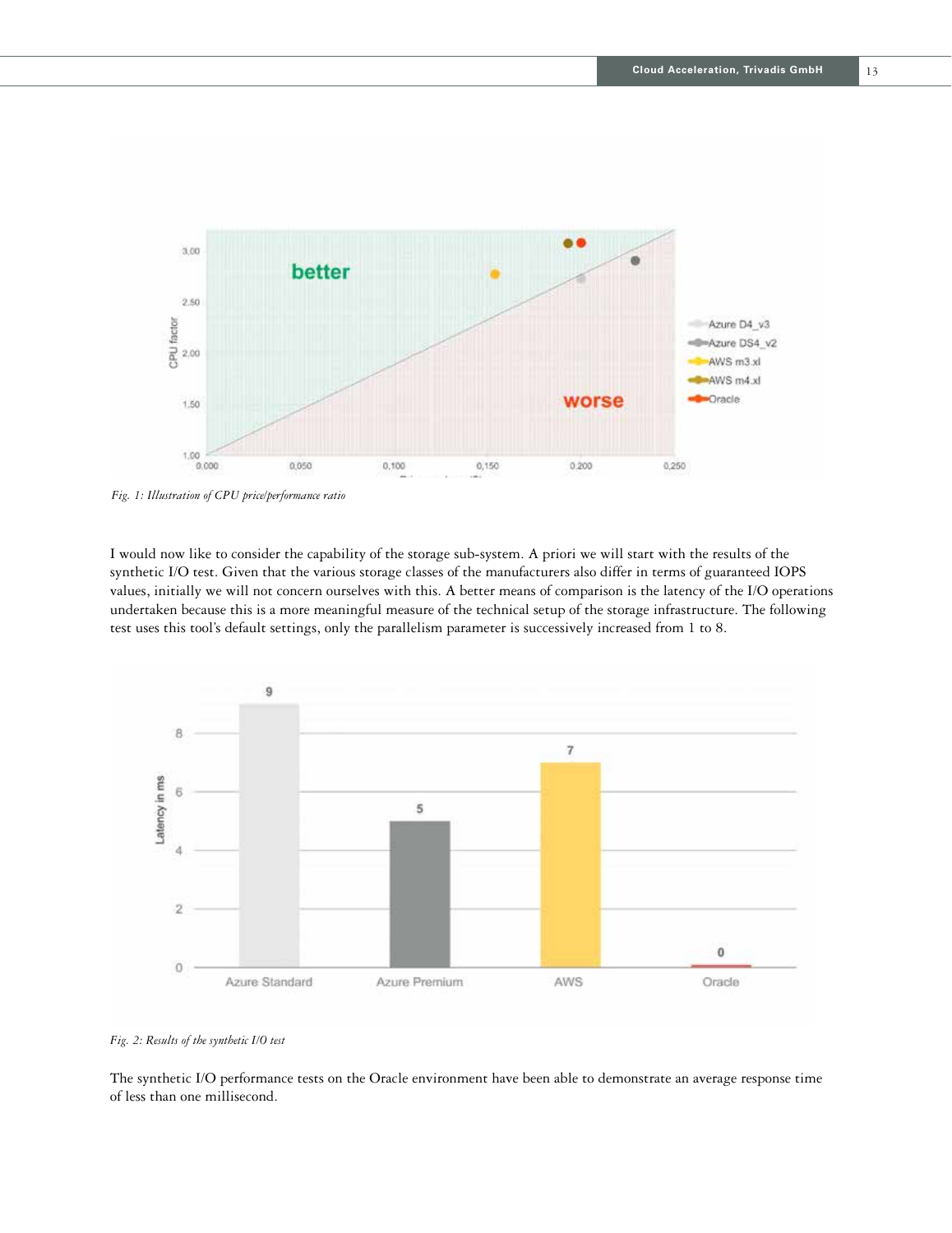

*Fig. 3: Results of the I/O test replicating reality with SLOB*

Now we will discuss the results of the SLOB benchmark. As previously described in the first part of this manuscript, this test was undertaken several times with various parallelism parameters. The graph below shows the results of the different environments in the various degrees of parallelism. The latency of one single block access was used as the KPI for evaluation.

#### **Summary**

Let us now sum up the situation.

The various manufacturers offer a huge range of products in the IaaS segment. In order to find the right environment for their requirements, users have to get to grips with the terminology and documentation associated with the solutions available. For example, the difference between the terms vCPU and OCPU is important.

In terms of CPU resource, the manufacturers don't differ a great deal with respect to price/performance ratio. In contrast, when considering the various storage solutions available, there are huge and far-reaching differences, which can even determine whether a solution will operate or not in the cloud.

The key to successful cloud migration lies in testing and evaluating the solutions.

#### **Contact address:**

Trivadis GmbH Lehrer-Wirth-Str. 4 D-81928 Munich, Germany

E-mail: info@trivadis.com Website: www.trivadis.com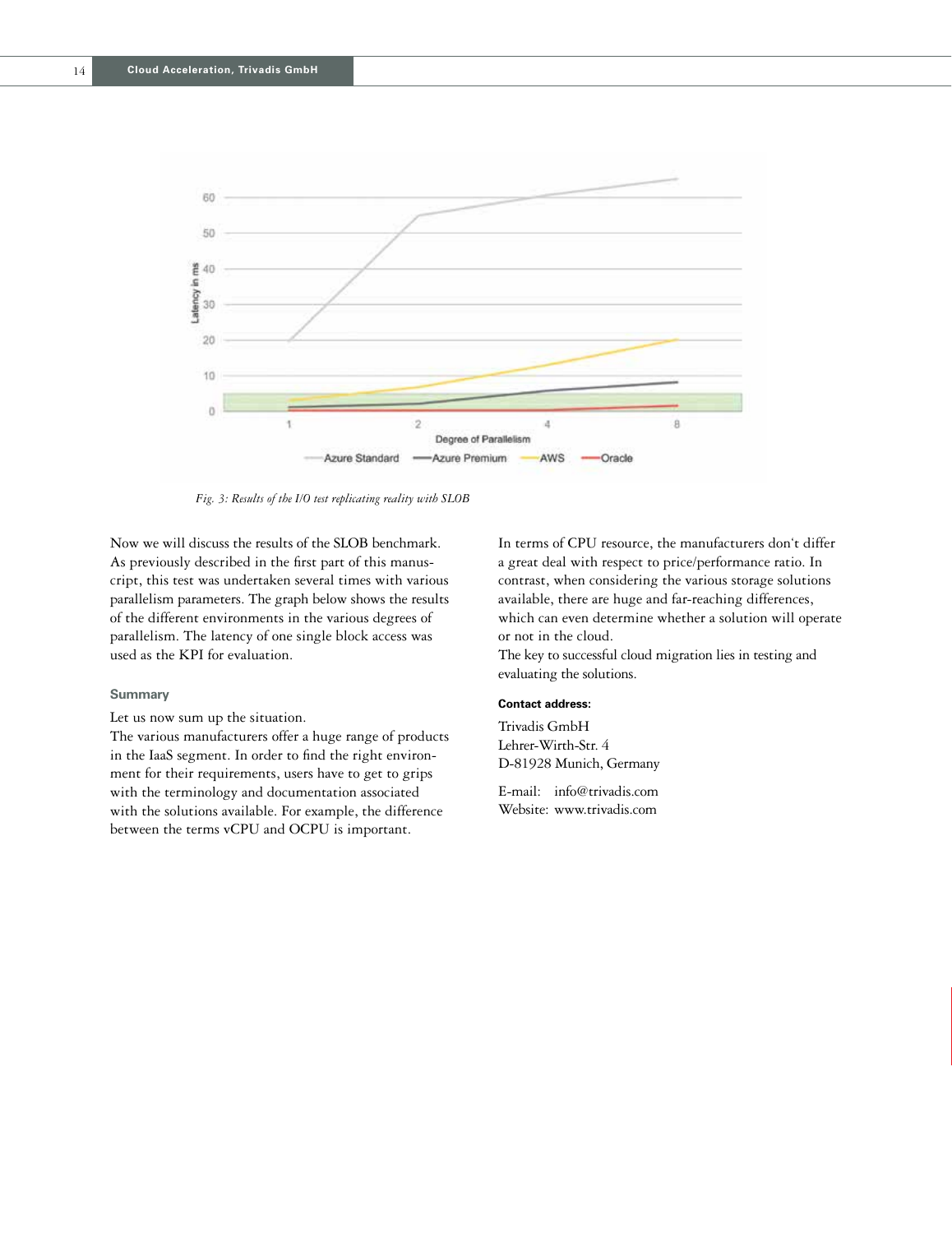# 24,000+ Companies Run Their Business in the Oracle Cloud

More Enterprise Cloud Applications Than Anyone Else



oracle.com/customers or call 1.800.ORACLE.1

Copyright © 2018, Oracle and/or its affiliates. All rights reserved. Oracle and Java are registered trademarks of Oracle and/or its affiliates. Other names may be trademarks of their respective owners